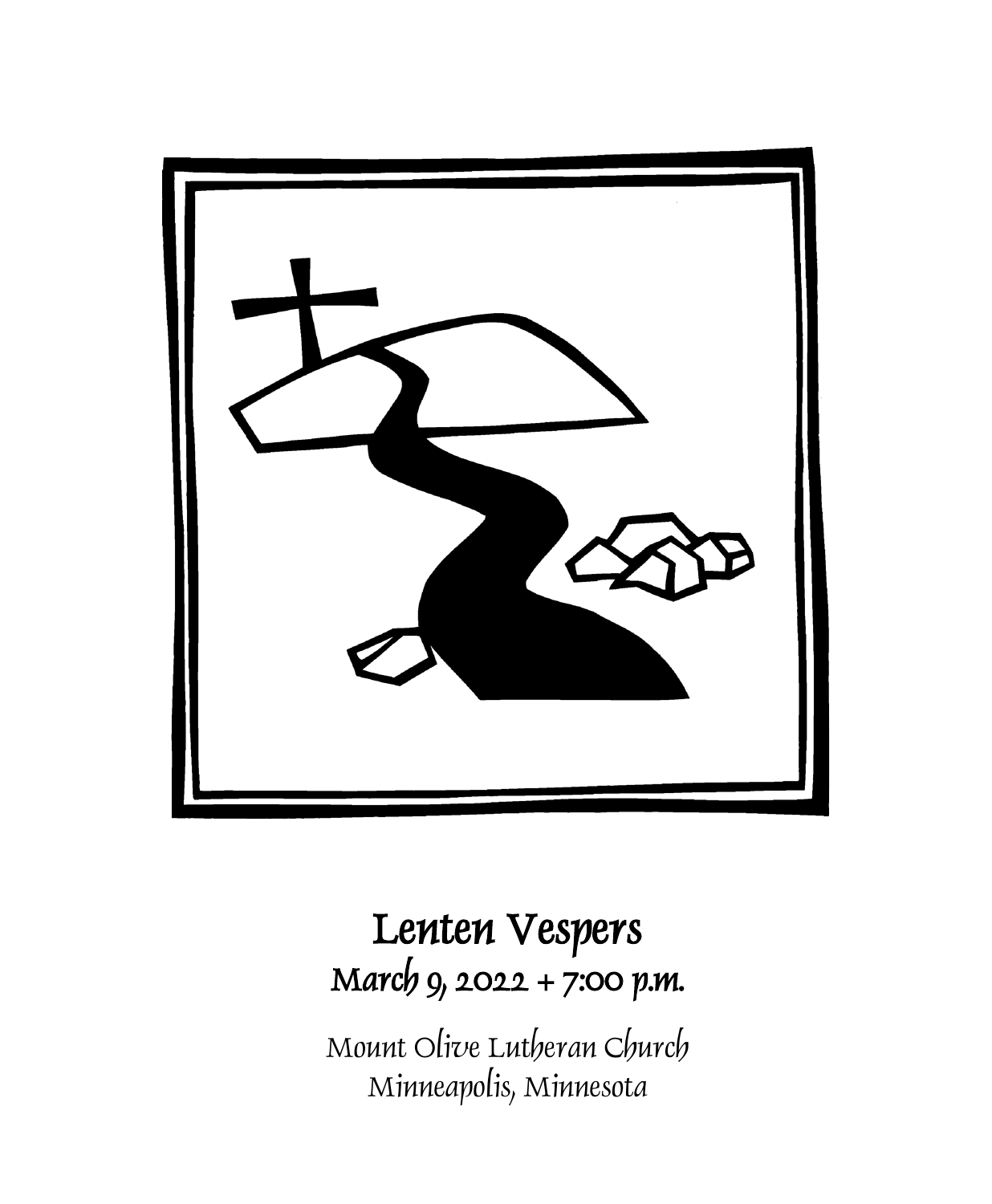## Songs for the Journey

In our midweek worship this Lent, we will focus each week on the psalm from the preceding Sunday's worship. The psalms appointed for the Sundays in Lent this year are particularly powerful prayers for us. The book of Psalms is the hymnbook of the Bible and the place in Scripture where the human voice is most prominently heard speaking to God instead of the other way around. As such, the psalms have become very important prayers for Christians as we journey here in this world, to deeper participation in the life of God's reign.

Each of these psalms speak to one of our challenges in the journey of faith, the journey of life, and the place of God's grace for us on that journey. In these songs sung by our forebears for nearly 3,000 years, we find hope, along with words from witnesses to God's gift to us and the world in Christ Jesus.

# This week: Finding refuge in God on a challenging road

As we journey in faith, this world presents many threats and challenges. How are we to be safe? Protected? Psalm 91 urges us to put all our trust in God who is our shelter and strength, and who sends ministering angels to care for us. And, as Paul reminds, who through the Spirit helps us in our weakness and groaning, even speaking on our behalf within the life of the Trinity.

*Copies of today's Wednesday noon sermon are on the table with the service folders tonight, and on the church website at [www.mountolivechurch.org](http://www.mountolivechurch.org/) and select "Sermons" from the list at the bottom of the page.*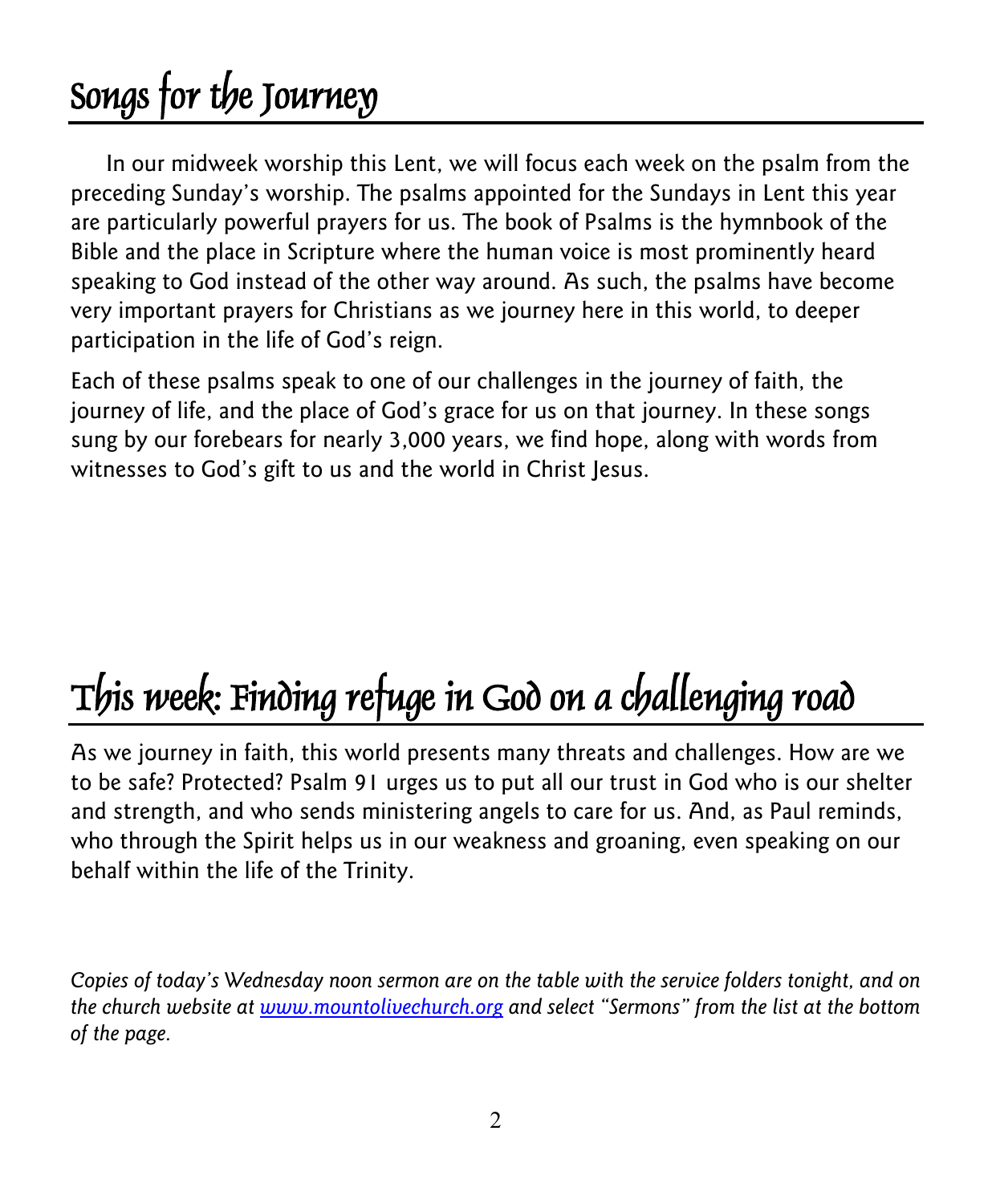# Lenten Vespers<br>Wednesday, March 9, 2022 + 7:00 p.m.



## $+$  Psalmody

| Psalm 141                                  |                          | (seated) |
|--------------------------------------------|--------------------------|----------|
| "Let My Prayer Rise Before You as Incense" |                          | page 312 |
| Group One – Pulpit side                    | Group Two – Lectern side |          |

Psalm Prayer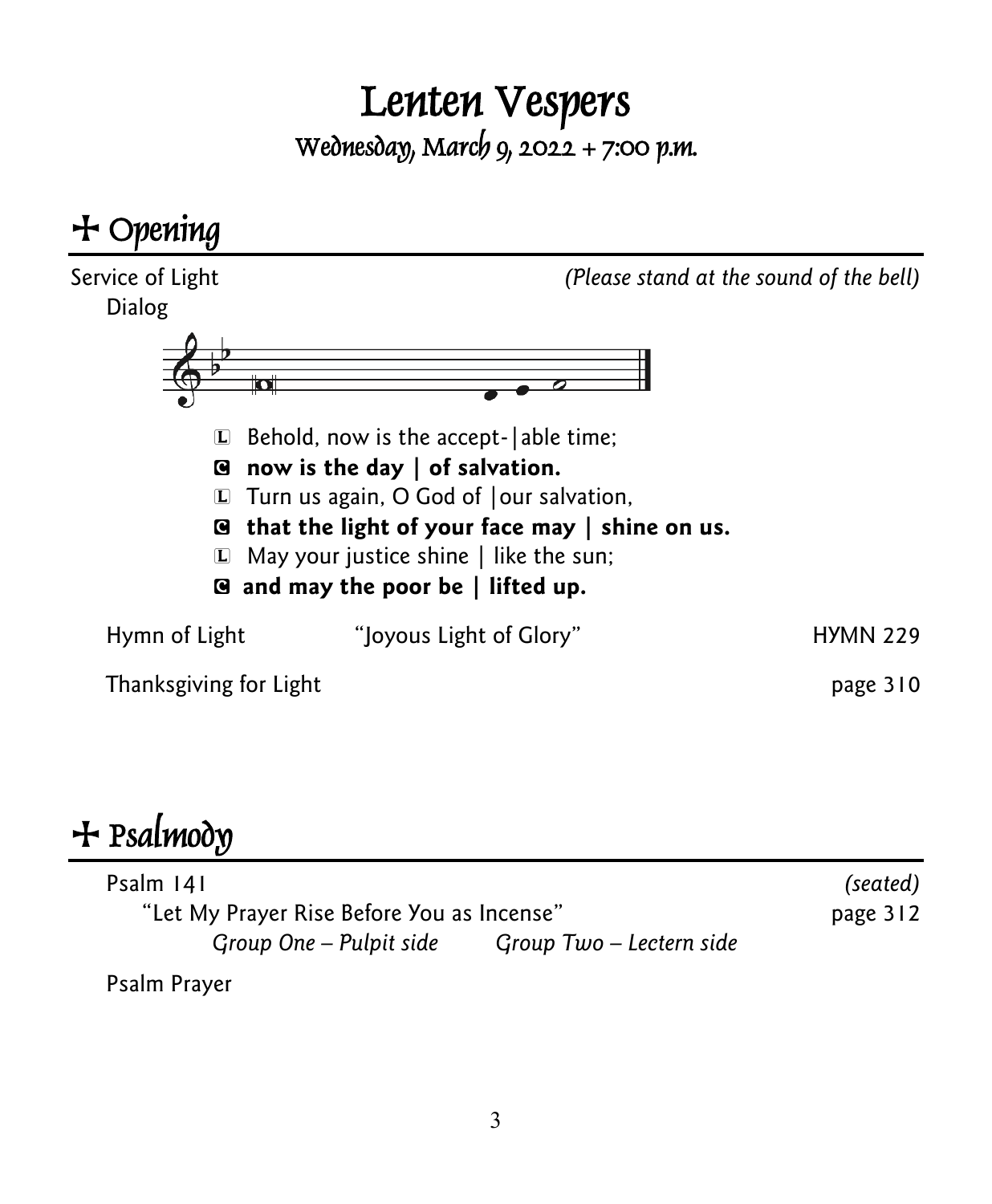Psalm 91:1-2, 9-16 *The verses are sung by all using the following tone:*



Psalm Prayer

Hymn

"Lord, Take My Hand and Lead Me" The Controller of the HYMN 767

+ Word

Reading: Romans 8:18-28 *(seated) A brief silence follows the reading.*

Dialog



 $\Box$  Long ago God spoke . . . | by the prophets.

C **but now in these last days God has spoken to us | by the Son.**

| <b>Gospel Canticle</b><br>"My Soul Proclaims the Greatness of the Lord"                   | (standing)<br>page 314 |
|-------------------------------------------------------------------------------------------|------------------------|
| Prayers and Lord's Prayer                                                                 | (kneeling)<br>page 316 |
| <b>Blessing</b>                                                                           | (standing) page 319    |
| Hymn<br>"The Day You Gave Us, Lord, Has Ended"<br>Stanzas 2 and 4 may be sung in harmony. | <b>HYMN 569</b>        |